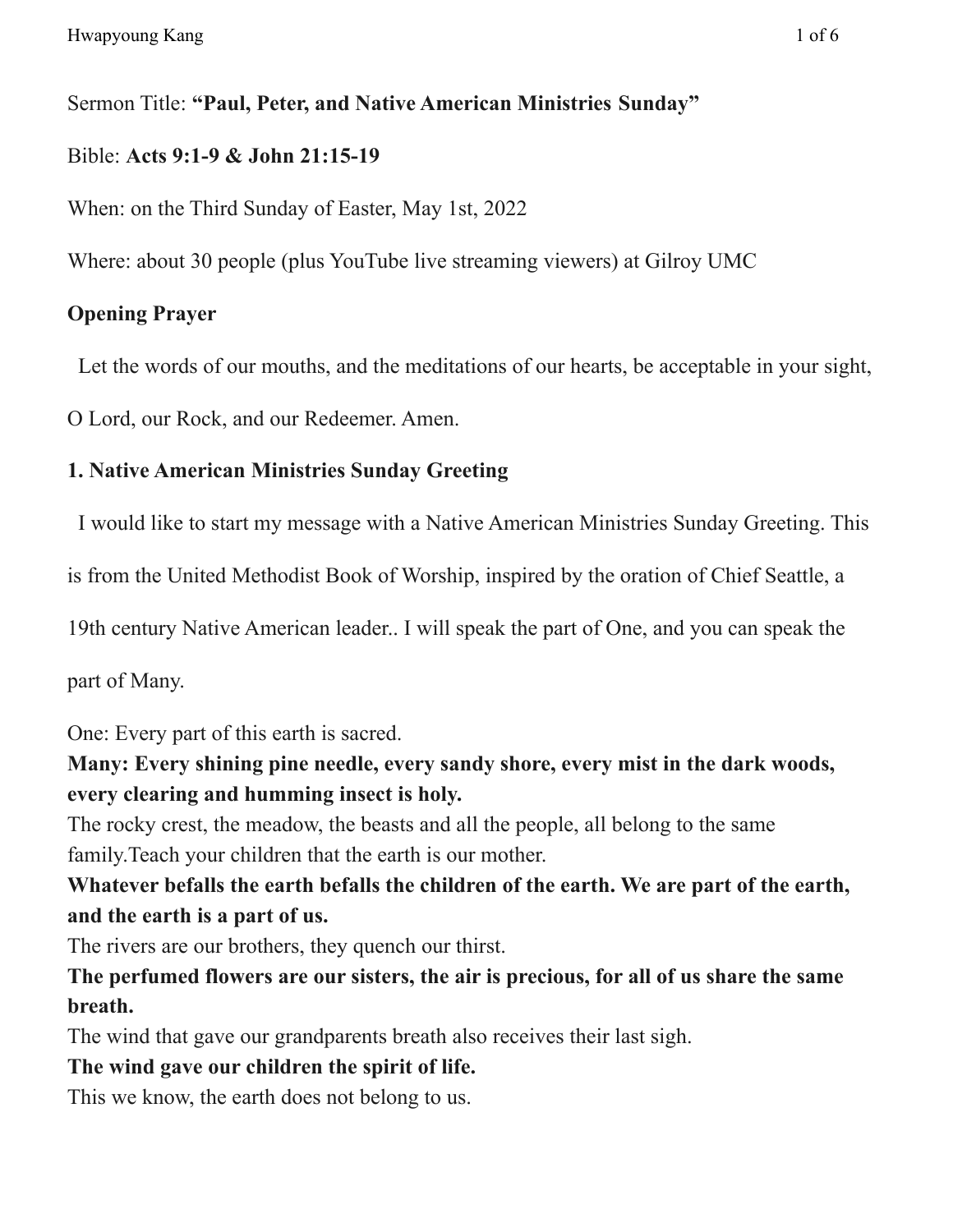### **We belong to the earth.**

This we know, all things are connected. **Like the blood which unites one family, all things are connected.** Our God is the same God, whose compassion is equal for all. **For we did not weave the web of life. We are merely a strand in it.** Whatever we do to the web we do to ourselves. **Let us give thanks for the web and the circle that connects us. Thanks be to God, the God of all.**

#### **2. Native American Ministries Sunday**

Since 1989, many United Methodist congregations have observed the third Sunday after Easter as Native American Ministries Sunday. The purpose is to support leadership development and ministries by and with, and education of Native Americans in our denomination. In the United Methodist Church, we have six Special Sundays with an offering, and Native American Ministries Sunday is one of them. Even if our church "officially" does not collect an offering for Native American Ministries, I hope for us to at least remember this third Sunday of Easter as Native American Ministries Sunday. If anyone wants to give towards Native American Ministries, please write "Native American" on the memo line. Then, our church finance team will send it to Native American Ministries.

I would like to share a flyer from GCORR, the General Commission on Religion and Race. Did you know that native and indigenous people are defined as a protected category of people, many times because they have been subject to generations of repression, demonization of their cultures and languages, and systemic racism? There are 7.1 million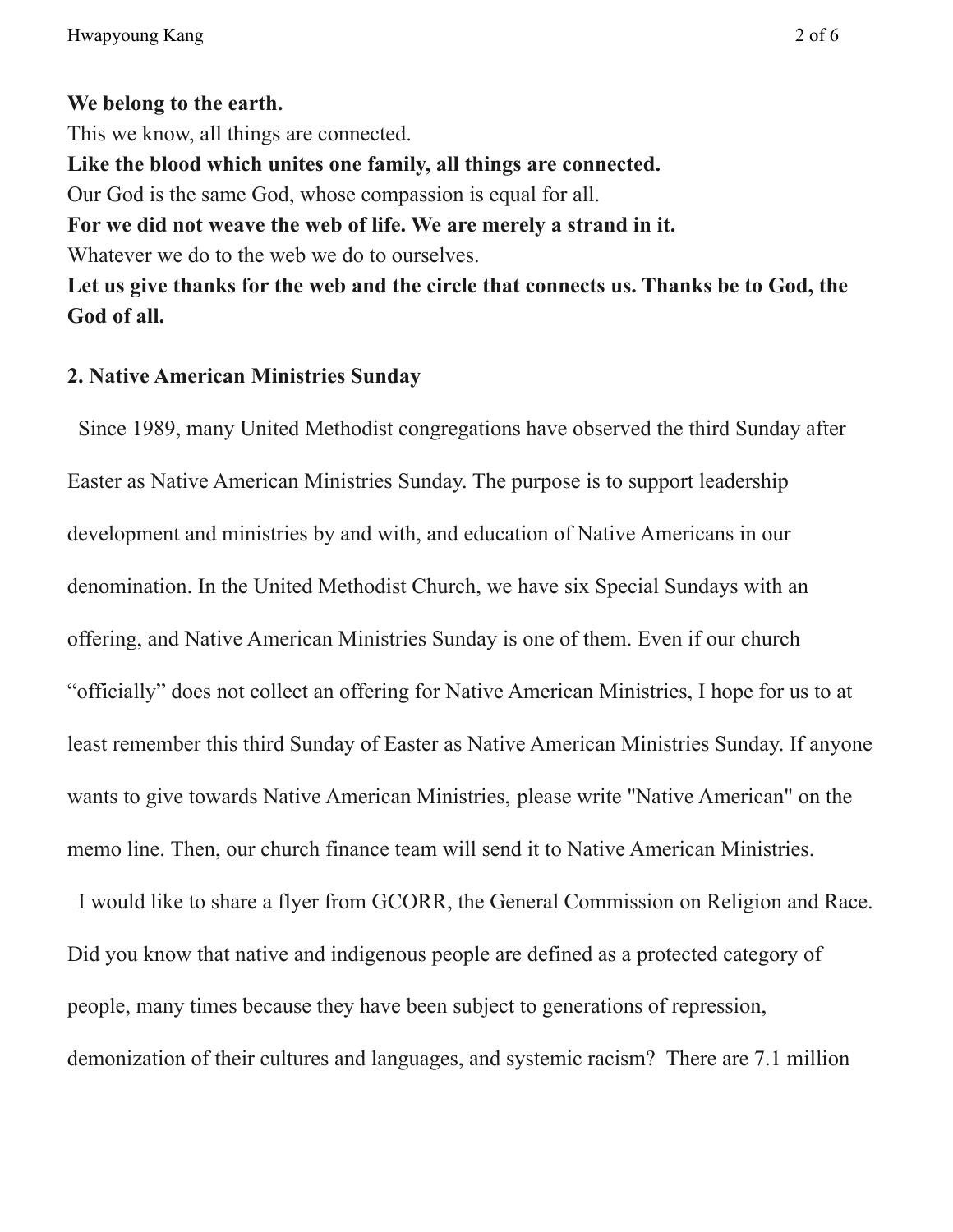people who identify as being of American Indian or Alaska Native descent, and 574 tribes are federally recognized. Out of 30,543 UMC congregations in the USA, 157 are Native American. Is there anyone who has a Native American background? Do you have any friends who are Native American or have a Native American heritage? Last year, thankfully, our congregation had a guest speaker for this Native American Ministries Sunday. This year, I would like to share my own experience and some moments of our Cal-Nev Annual Conference.

#### **3. My Experience at the Walker River Paiute Tribe Reservation**

When I was an intern of San Rafael First UMC in 2014, I went to the Walker River Paiute Tribe Reservation in Nevada, as an adult counselor with youth for the Sierra Service Project, SSP Walker River. The Sierra Service Project provides Youth Camps, and they are focusing on repairing or improving homes in rural areas. After a long drive to Walker River, we built wheelchair ramps, while staying and sleeping at the gym. A United Methodist Church is located there. We used their church kitchen to cook and eat together. This one-week Sierra Service Project is very short and superficial, but I can say that it is the beginning of my own experience. Recently, I found out that the church where I cooked and ate is Schurz UMC, which is one of three Native American churches in our Cal-Nev Annual Conference. This year, the Cal-Nev Annual Conference made a short video for these three Native American Churches. (Video Link - [https://youtu.be/f\\_O1QJ-Z2NI](https://youtu.be/f_O1QJ-Z2NI))

#### **4. The 2016 Service Act of Repentance for the Horrific Acts Against Native Americans**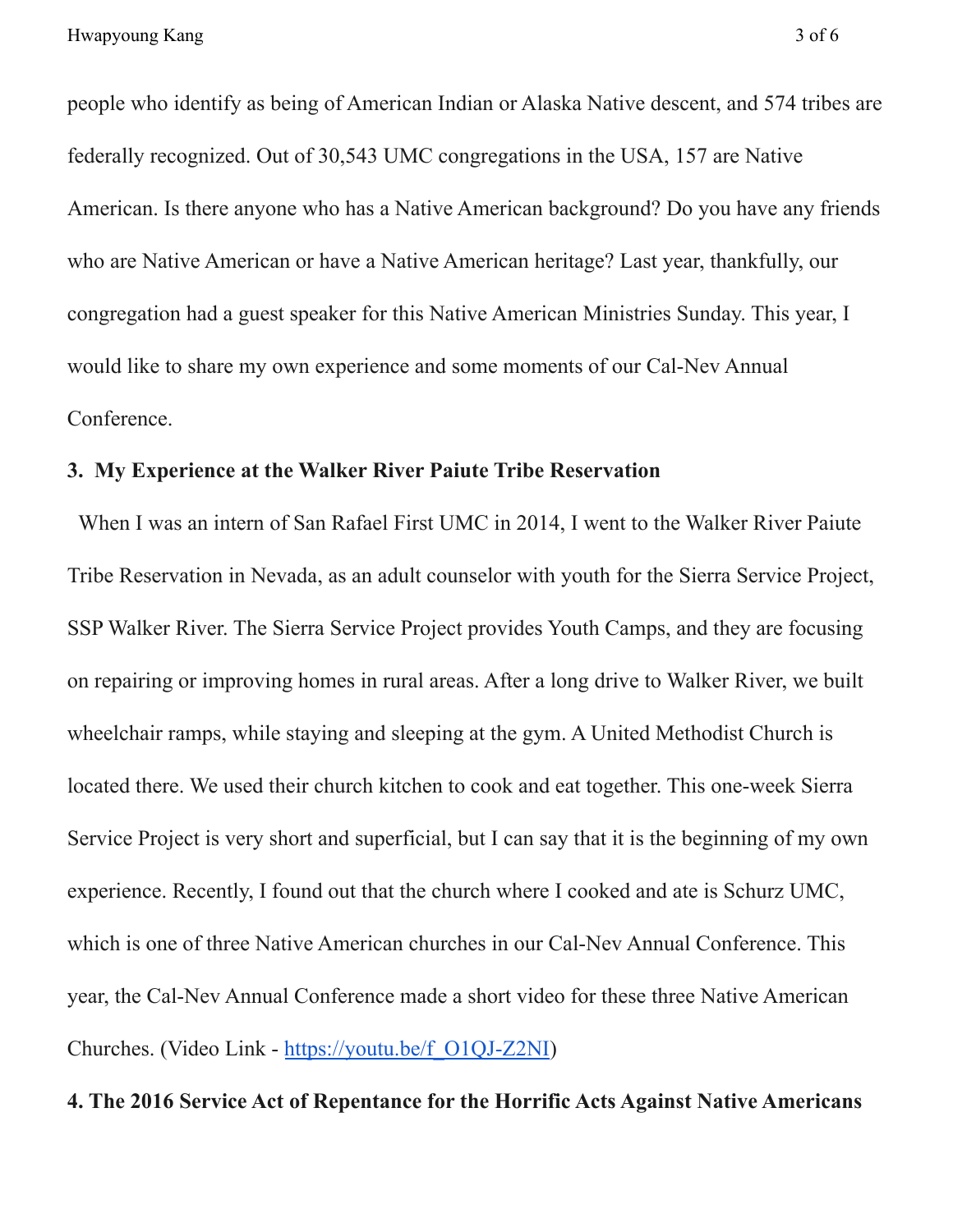There was a moment that made me think of Native Americans more deeply. I attended the 2016 Cal-Nev Annual Conference Session. There was a Service Act of Repentance for the horrific acts against Native Americans. The speaker was a Native American United Methodist pastor. I cannot remember his name, but I still remember what he said. This is not it exactly, but the gist of what he said was that he was thankful that this act of repentance was not just lip service. I was surprised to hear that. I am thankful, and I cannot forget it. As an immigrant to this land, and as a connectional church, not only region-wise, but also timewise, I hope for us to share the responsibility in the process of decolonizing our minds, and the process of healing and reconciliation.

#### **5. A 2021 Resolution on Supporting Native American Ministries**

At last year's Cal-Nev Annual Conference Session, there was a resolution on supporting Native American Ministries in search of truth, justice, and reconciliation. It is to renew our commitment to the process of healing relationships with indigenous persons expressed through the 2016 Service of Act of Repentance. This resolution was made because of the Indian Boarding School policies designed to erase the language, culture, and spiritual practices of Native peoples. It sounds like not only the government but also our churches were involved in these boarding school policies. It led us to a long discussion. Even lunch time could not stop us from discussing, because this issue was very complicated, and very important. I feel that our act of repentance, healing, and reconciliation is not just lip service. And what I loved seeing is that this resolution was made by CONAM, the Committee on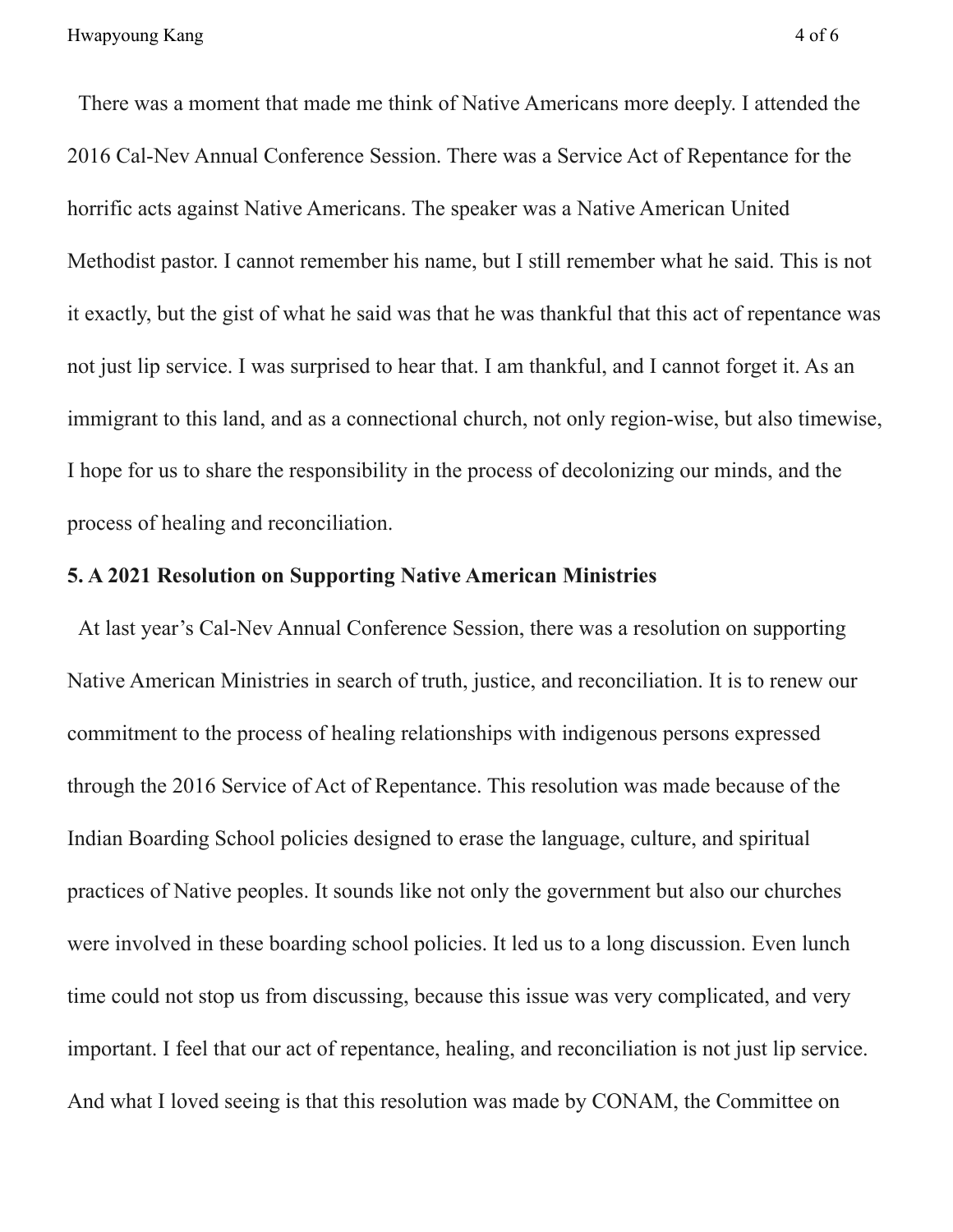Native American Ministries. And whenever there was an amendment, there was an opportunity to listen to the CONAM chair and members. "No decisions about us without us" was honored there. Their voices were there, and their voices were heard.

#### **6. Paul and Peter, and Native American Ministries Sunday**

Today's Scripture Readings are about the two famous Apostles, Paul and Peter. The first reading is about Paul, when Paul was Saul, and he persecuted Christians in the name of God. There is a saying, "They gave us the Bible, and they took our land." In the time of colonization, in the name of God, our faith ancestors took others' lands. They might have given them the Bible, but we cannot deny that they took others' lands. It is not easy to admit this sin. But as we read Saul's story in the Bible, we need to face it. I love the Bible, because it has a painful, shameful, and undeniable story in it. Paul used to be the enemy of the early Christians. The apostle Paul wrote many letters to the churches, but Paul did not erase this past sinful time in his life. How about us? When we, the church, did injustice and harmed others, including this land and its people, do we want to ignore it or erase it? Don't we have the tears in our minds and the responsibility to confess our church's sin? Don't we want healing and reconciliation?

The second reading is about Peter, when the resurrected Jesus met him. When Jesus was arrested before the crucifiction, Peter denied Jesus, not once, but three times. Peter's denials three times are written in the Bible: "I do not know him." "I am not one of his followers." "I do not know what you are talking about." After Jesus was risen, Jesus came to Peter, and ate